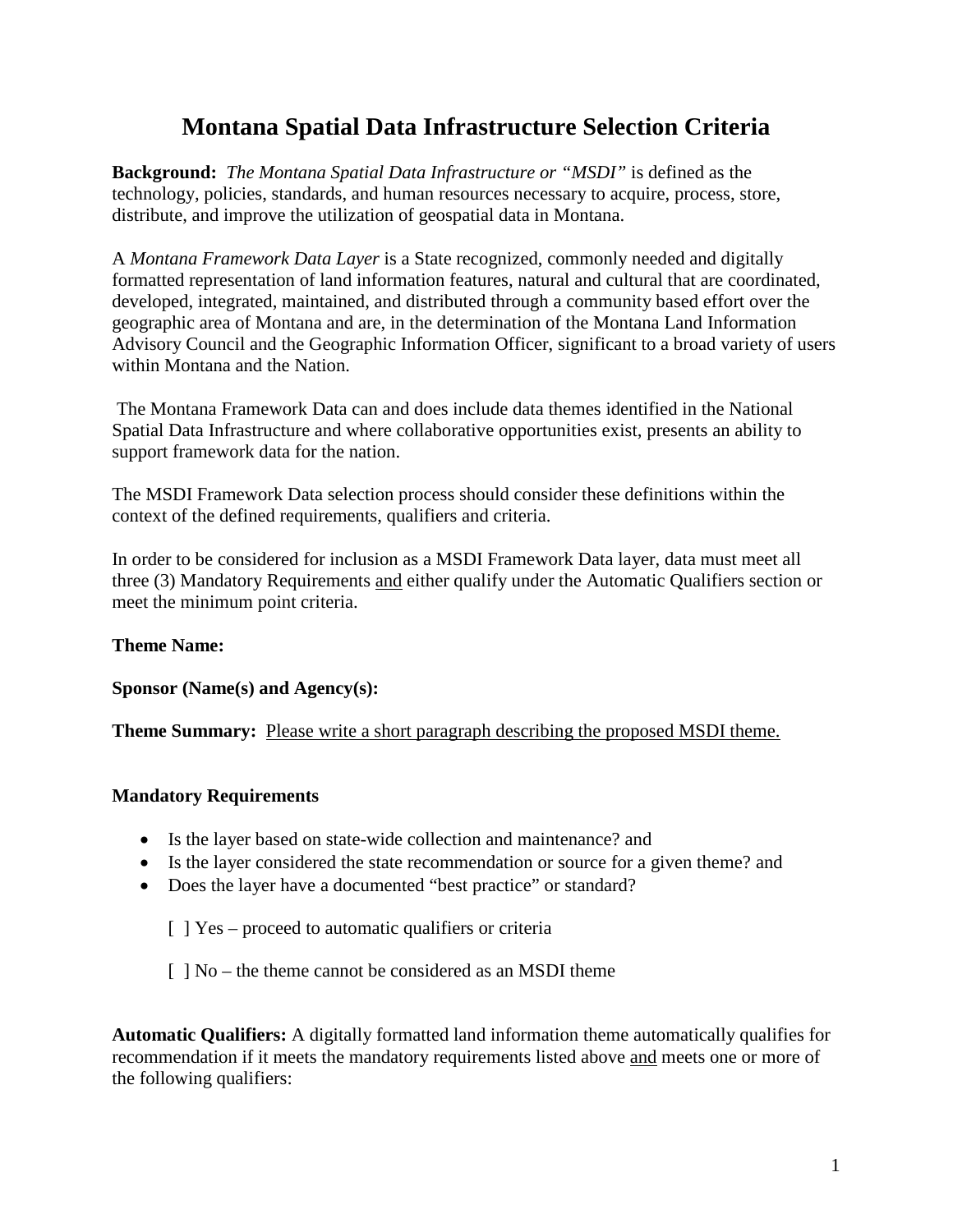- 1. an existing NSDI Framework layer (Documented NSDI layers include: Elevation, Hydrography, Geodetic Control, Cadastral, Transportation, Governmental Units, and Orthoimagery) <or>
- 2. a represented layer on a official State Base Map or U.S. Geological Survey topographic  $map < or >$
- 3. a mandated geospatial layer by state law
- Is the layer an existing NSDI Framework layer; part of a standard USGS 1:24,000 scale topographic map or official State Base Map; or mandated geospatial layer by state law?
	- [  $\mid$  Yes Layer may be proposed as an MSDI theme
	- [  $\parallel$  No Layer may still be proposed as a MSDI layer if it meets the minimum criteria point total below.

**Criteria:** If the layer meets the mandatory requirement above but none of the automatic qualifiers it may still qualify as a proposed MSDI layer by meeting the minimum 24 criteria points established below. \* Please document answers on summary page.

 $\Box$  Is the layer a critical component in one or more core state business processes or applications?

| $\circ$<br>$\circ$<br>$\circ$                                                                                      | Part of 1 business process or application<br>Part of 2-4 business processes or applications<br>Part of 4 or more business processes or applications<br>*List each core business process or application |                                                             | $[2 \text{ points}]$<br>$[5 \text{ points}]$<br>$[10 \text{ points}]$ |
|--------------------------------------------------------------------------------------------------------------------|--------------------------------------------------------------------------------------------------------------------------------------------------------------------------------------------------------|-------------------------------------------------------------|-----------------------------------------------------------------------|
| $\Omega$<br>$\Omega$<br>$\Omega$                                                                                   | Does the theme have other state/federal stakeholders<br>1 other stakeholder<br>2-4 stakeholders<br>4 or more stakeholders                                                                              | [2 points]<br>$[5 \text{ points}]$<br>$[10 \text{ points}]$ |                                                                       |
|                                                                                                                    | *List stakeholders and theme                                                                                                                                                                           |                                                             |                                                                       |
|                                                                                                                    | Are MSDI layers dependent on <or> does this layer underpin<br/>other MSDI layers? Which layers? Explain.</or>                                                                                          |                                                             | Max Points<br>$[5 \text{ points}]$                                    |
| Does the layer provide a benefit to the public? List benefits.<br>What segments of the 'public' benefit most? Why? |                                                                                                                                                                                                        |                                                             | $[5 \text{ points}]$                                                  |
| Is the theme part of the state Land Information Plan? Explain                                                      |                                                                                                                                                                                                        |                                                             | [5 points]                                                            |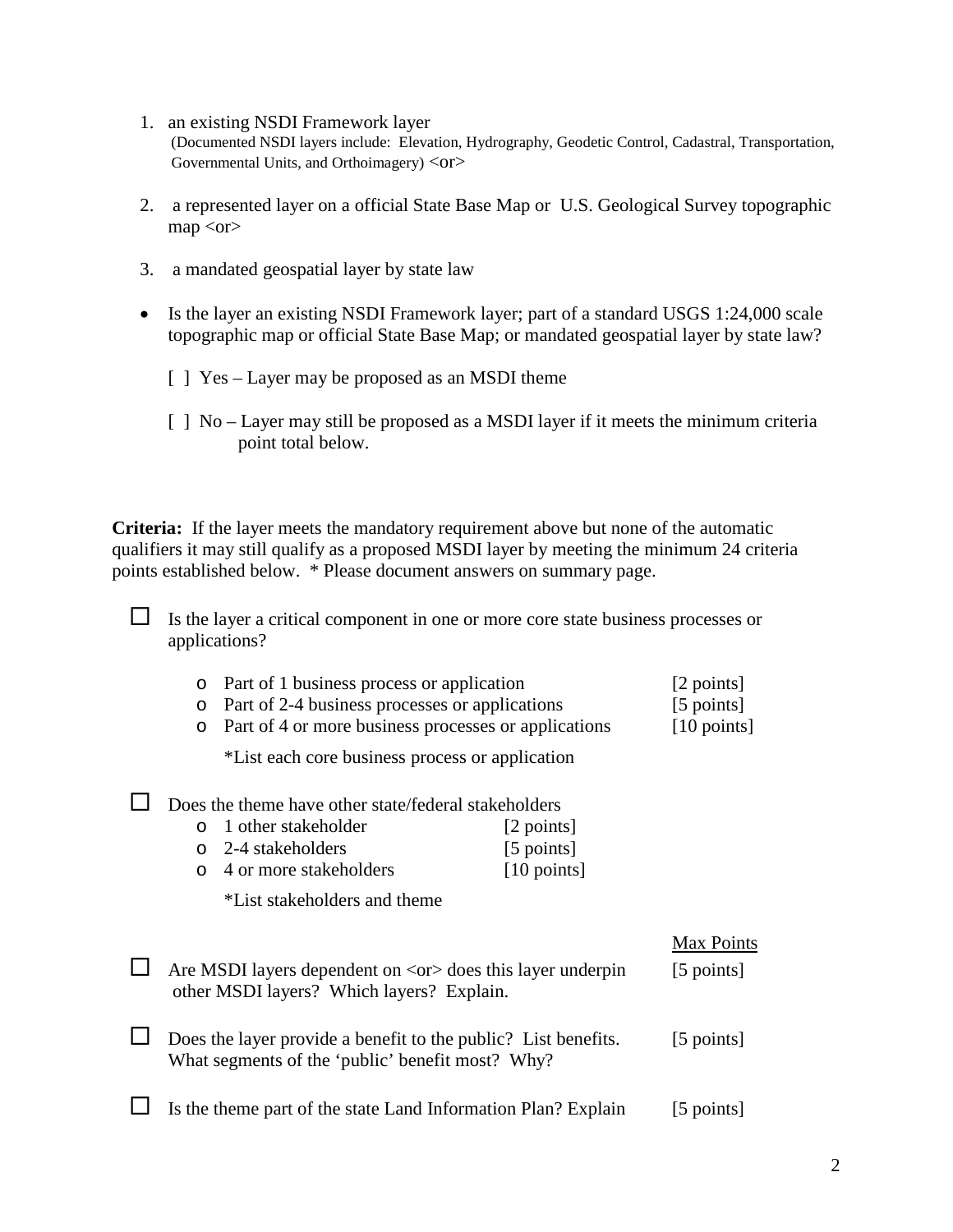| $\Box$ | Is the theme currently maintained by a state or federal agency?<br>Which agency? | $[5 \text{ points}]$ |
|--------|----------------------------------------------------------------------------------|----------------------|
| $\Box$ | Does the layer have a state sponsor/steward? Who?                                | $[5 \text{ points}]$ |